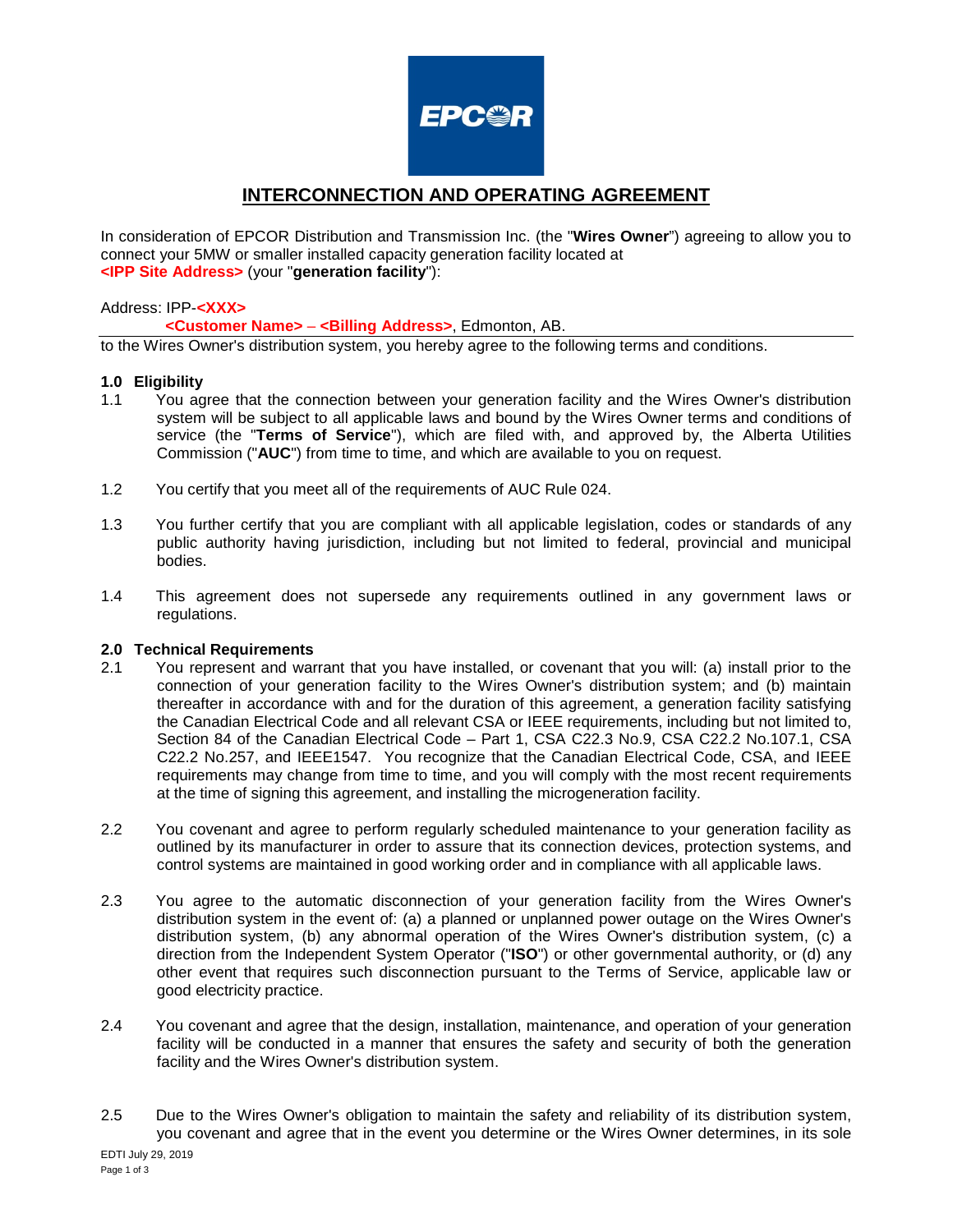opinion, acting reasonably, that your generation facility is or is reasonably likely to: (i) cause damage to; and/or (ii) adversely affect other distribution system customers or the Wires Owner's assets, you will disconnect your generation facility immediately from the Wires Owner's distribution system upon direction from the Wires Owner and correct the problem at your own expense prior to reconnection.

- 2.6 You represent and warrant that the total generation capacity of your generation facility is **<nameplate capacity> kW**. You covenant and agree that you will not make any alteration to the design or operation of your generation facility, including, but not limited to, the total generation capacity of your generation facility, without the prior written approval of the Wires Owner.
- 2.7 You represent and warrant that the total annual energy generation at your facility shall not exceed the total annual energy consumption at the same site and aggregate sites in the same annual term. You covenant and agree that you will not make any alteration to the design or operation of your generation facility, including, but not limited to, the total generation capacity of your generation facility, and the hours of operation of your generation facility, as to cause it to produce a total annual energy generation in excess of the total annual energy consumption.
- 2.8 You hereby grant the Wires Owner access to your generation facility, including for purposes of inspection, maintenance, operation and meter reading. The Wires Owner has the right, but not the duty to inspect your generation facility. You are responsible for the safe design, construction, maintenance and operation of your generation facility and all liability in connection therewith remains with you.
- 2.9 You agree to meet the requirements identified in any Interconnection Review Study prepared and delivered to you by the Wires Owner.
- 2.10 You agree to maintain and operate your generation facility in accordance with all limitations and requirements set forth in the Interconnection Review Study and commissioning documents associated with the Interconnection Review Study.

## **3.0 Liabilities**

- 3.1 You will indemnify and hold the Wires Owner harmless from and against all costs, expenses, damages, claims, liabilities and adverse effects resulting from your breach of this agreement and from your negligence or willful misconduct in connection with the operation of your generation facility or the interconnection between your generation facility and the Wires Owner's distribution system.
- 3.2 Notwithstanding Section 3.1, you shall not be liable to the Wires Owner under any circumstances whatsoever for any loss of profits or revenues, business interruptions losses, loss of contract or loss of goodwill, or for any indirect, consequential, incidental or special damages, including but not limited to punitive or exemplary damages, whether any of the said liability, loss or damages arise in contract, tort or otherwise. For purposes of this Agreement, damages claimed by third parties shall not be considered indirect, consequential, incidental or special damages, regardless of the type of damages being claimed.
- 3.3 The Wires Owner's liability to you, whether pursuant to contract, tort or otherwise, shall be limited to the liability imposed on the Wires Owner pursuant to the Terms of Service. Nothing in this agreement is intended to abrogate, alter or diminish the statutory liability protection granted to the Wires Owner under the Electric Utilities Act (Alberta) and the Liability Protection Regulation (Alberta).

## **4.0 Termination**

- 4.1 You may terminate this agreement at any time by: (a) disconnecting your generation facility from the Wires Owner's distribution system, and (b) thereafter giving the Wires Owner 30 day's written notice of such termination.
- 4.2 The Wires Owner may terminate this agreement on 30 days' notice upon the occurrence of any of the following: (a) your disposition of your generation facility or your interest in the property on which it resides; (b) your breach of this agreement; (c) the retirement of the Wires Owner's distribution system; and (d) any change in law that affects the Wires Owner's rights or obligations under the Micro-Generation Regulation (Alberta) or AUC Rule 024.